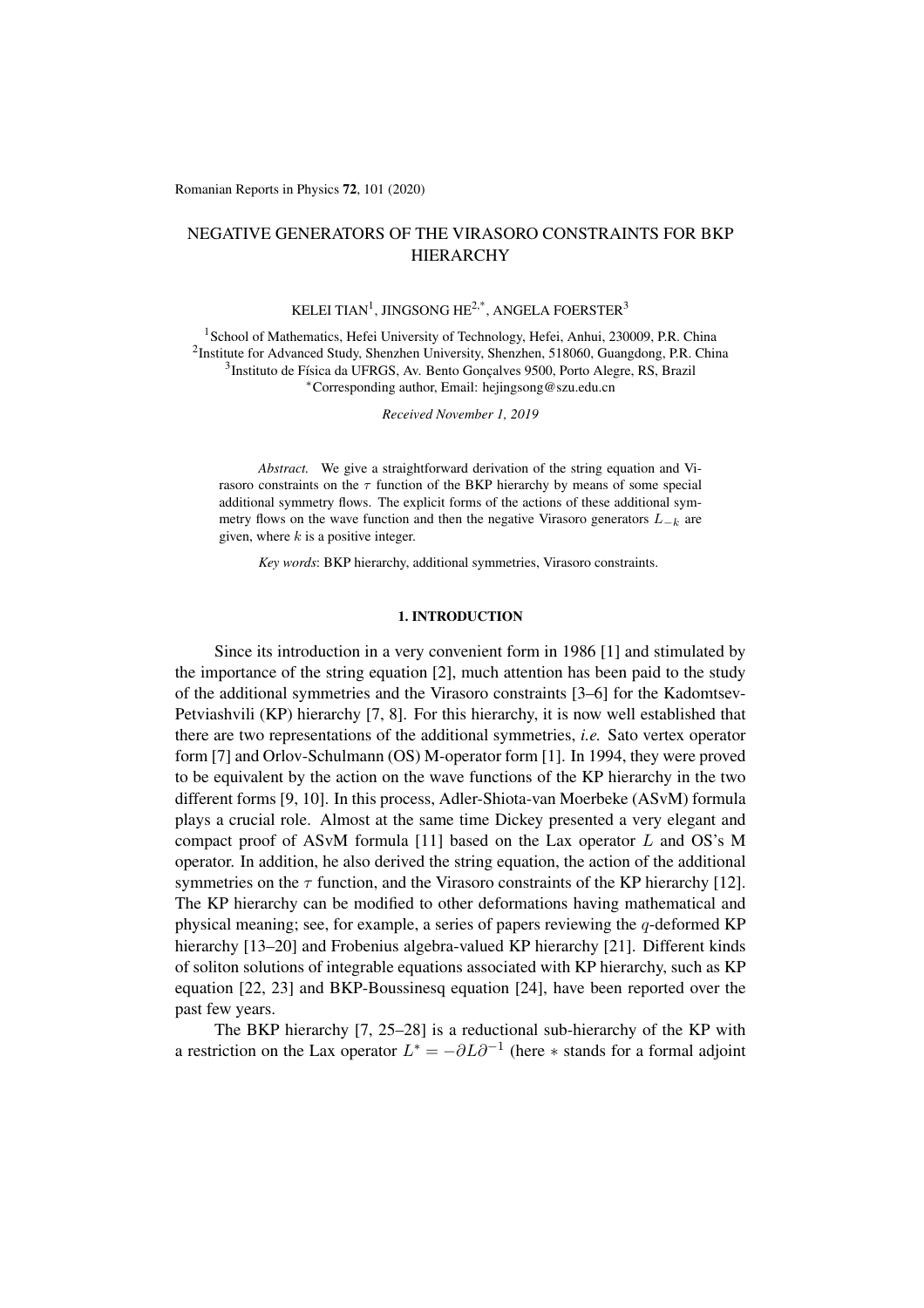operation, *L* is a Lax operator of the BKP hierarchy). Therefore, it was natural to expect intensive investigations on the additional symmetry and its associated structures of the BKP hierarchy after the discovery of this kind of symmetries on the KP hierarchy. In this context, Johan [29, 30] has obtained the Virasoro constraints on the  $\tau$ function and ASvM formula of the BKP hierarchy by an algebraic method. Takasaki [31] found appropriate restrictions on the generators of the additional symmetries for the BKP hierarchy. By using Takasaki's result [31] and Dickey's method [12], Tu [32–34] has given the string equation and an explicit form of the generators of the additional symmetries, and then an alternative proof of the ASvM formula for the BKP hierarchy. The new proof is more simpler and transparent in comparison with the algebraic method presented in [30]. Here it is important to mention that due to the reductional conditions of the BKP hierarchy many differences in relation to the KP hierarchy may emerge, turning this investigation highly non-trivial. For example, the generators of the additional symmetries of the BKP hierarchy are also correspondingly restricted [31] (specifically, see Eq. (40)). This fact implies that the generators of the additional symmetries for the BKP hierarchy must be different compared to their counterparts on the KP hierarchy. In this scenario, it would be relevant to derive the Virasoro constraints of the BKP hierarchy using also the potentialities of the Dickey's method.

In this work, applications of the additional symmetries of the BKP hierarchy are studied in detail. In particular, we find the string equation and negative generators of Virasoro constraints on the  $\tau$  function for the BKP hierarchy by means of the additional symmetry flows, which is the different approach from it in Ref. [33]. We also give the explicit forms of the negative Virasoro generators by calculating the action of the additional symmetry flows on the  $\tau$  function, which is induced by the action of the additional symmetry flows on the wave function of the BKP hierarchy.

The organization of this paper is as follows. In Sec. 2 we present a brief summary of the BKP hierarchy and its additional symmetry, which is followed by string equation and some special additional symmetry flow equations in Sec. 3. In Sec. 4 we derive the negative generators of the Virasoro constraints. Section 5 is devoted to conclusions and discussion of the obtained results.

## 2. BKP HIERARCHY AND ITS ADDITIONAL SYMMETRIES

Let *L* be the pseudo-differential operator

$$
L = \partial + u_1 \partial^{-1} + u_2 \partial^{-2} + u_3 \partial^{-3} + \cdots,
$$
 (1)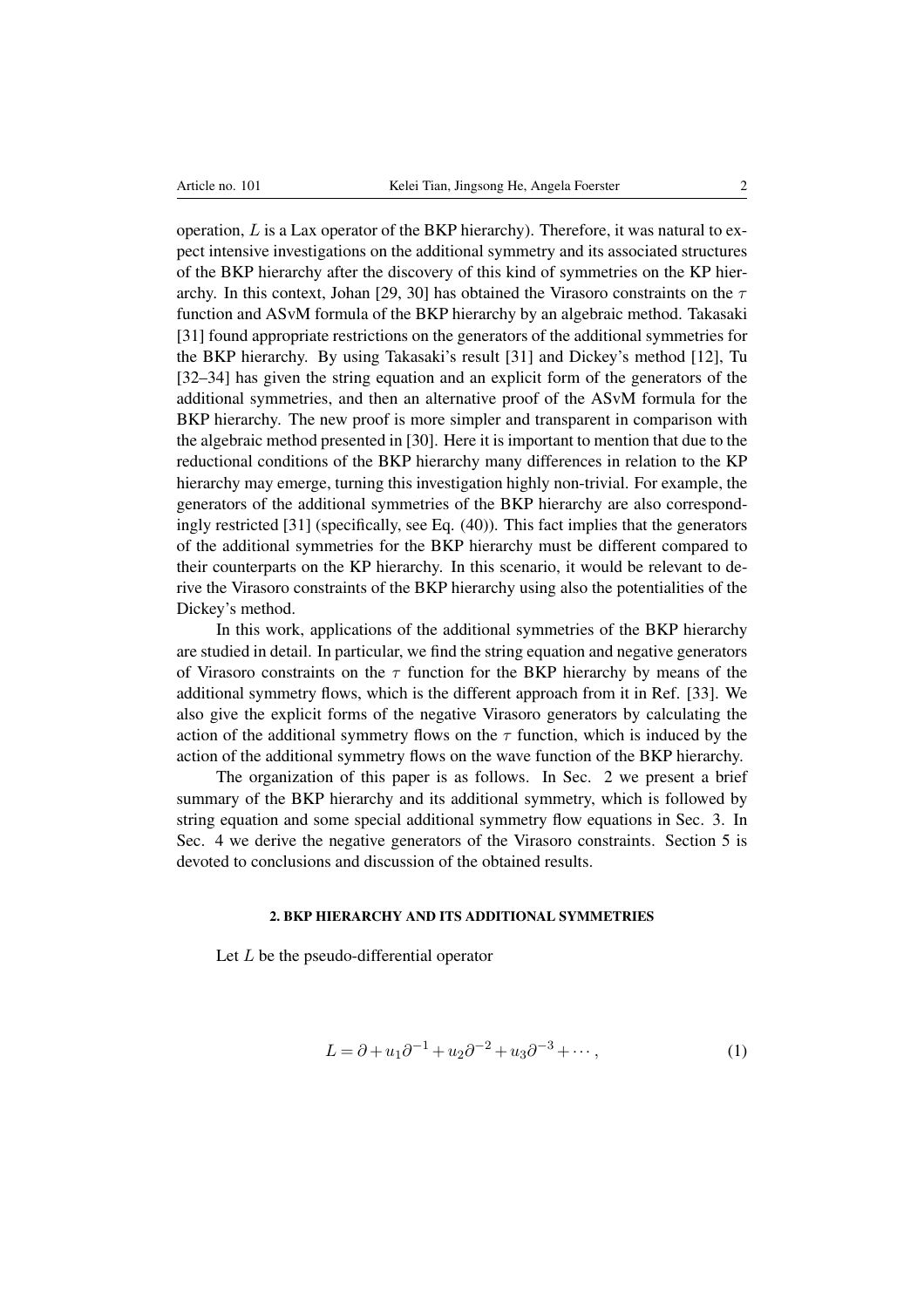and then the KP hierarchy is defined by the set of partial differential equations  $u_i$ with respect to independent variables *t<sup>j</sup>*

$$
\frac{\partial L}{\partial t_n} = [B_n, L], \ n = 1, 2, 3, \cdots.
$$
 (2)

Here  $B_n = (L^n)_+ = \sum^n$ *k*=0  $a_k \partial^k$  denotes the non-negative powers of  $\partial$  in  $L^n$ ,  $\partial$  =  $\partial/\partial_x$ ,  $u_i = u_i(x = t_1, t_2, t_3, \cdots)$ . The other notation  $L_1^n = L^n - L_+^n$  will be needed by the sequent text. *L* is called the Lax operator and Eq. (2) is called the Lax equation of the KP hierarchy. In order to define the BKP hierarchy, we need a formal adjoint operation  $*$  for an arbitrary pseudo-differential operator  $P = \sum p_i \partial^i$ ,  $P^* =$  $\sum (-1)^i \partial^i p_i$ . For example,  $\partial^* = -\partial$ ,  $(\partial^{-1})^* = -\partial^{-1}$ , and  $(AB)^* = \overline{B}$  $\sum_{i} (-1)^{i} \partial^{i} p_{i}$ . For example,  $\partial^{*} = -\partial$ ,  $(\partial^{-1})^{*} = -\partial^{-1}$ , and  $(AB)^{*} = B^{*}A^{*}$  for two operators. The BKP hierarchy [7, 25] is a reduction of the KP hierarchy by the constraint

$$
L^* = -\partial L \partial^{-1},\tag{3}
$$

which compresses all even flows of the KP hierarchy, *i.e.* the Lax equation of the BKP hierarchy has only odd flows

$$
\frac{\partial L}{\partial t_{2n+1}} = [B_{2n+1}, L], \ n = 0, 1, 2, \cdots.
$$
 (4)

Thus  $u_i = u_i(t_1, t_3, t_5, \cdots)$  for the BKP hierarchy.

The Lax equation of the BKP hierarchy can be given by the consistent conditions of the following set of linear partial differential equations

$$
Lw(t,\lambda) = \lambda w(t,\lambda), \frac{\partial w(t,\lambda)}{\partial t_{2n+1}} = B_{2n+1}w(t,\lambda), \ t = (t_1, t_3, t_5, \cdots). \tag{5}
$$

Here  $w(t, \lambda)$  is identified as a wave function. Let  $\phi$  be the wave operator (or Sato operator) of the BKP hierarchy  $\phi = 1 + \sum_{i=1}^{\infty} w_i \partial^{-i}$ , then the Lax operator and the wave function admit the following representation

$$
L = \phi \partial \phi^{-1}, \ w(t, \lambda) = \phi(t)e^{\xi(t, \lambda)} = \hat{w}e^{\xi(t, \lambda)}, \tag{6}
$$

in which  $\xi(t,\lambda) = \lambda t_1 + \lambda^3 t_3 + \cdots + \lambda^{2n+1} t_{2n+1} + \cdots$ ,  $\hat{w} = 1 + \frac{w_1}{\lambda} + \frac{w_2}{\lambda^2} + \frac{w_3}{\lambda^3} + \cdots$  $\cdots$ . Similar to the KP hierarchy, the BKP hierarchy also has a sole function,  $\tau$ function  $\tau(t) = \tau(t_1, t_3, t_5, \dots, t_{2n-1} \dots)$  (*n* is a positive integer), such that all of the dynamical coordinates *u<sup>i</sup>* can be expressed, and further the wave function is

$$
w(t,\lambda) = \hat{w}(t,\lambda)e^{\xi(t,\lambda)}
$$
  
= 
$$
\frac{\tau(t_1 - \frac{2}{\lambda}, t_3 - \frac{2}{3\lambda^3}, t_5 - \frac{2}{5\lambda^5}, \cdots)}{\tau(t)} e^{\xi(t,\lambda)} \equiv \frac{\tilde{\tau}(t,\lambda)}{\tau(t)} e^{\xi(t,\lambda)}.
$$
 (7)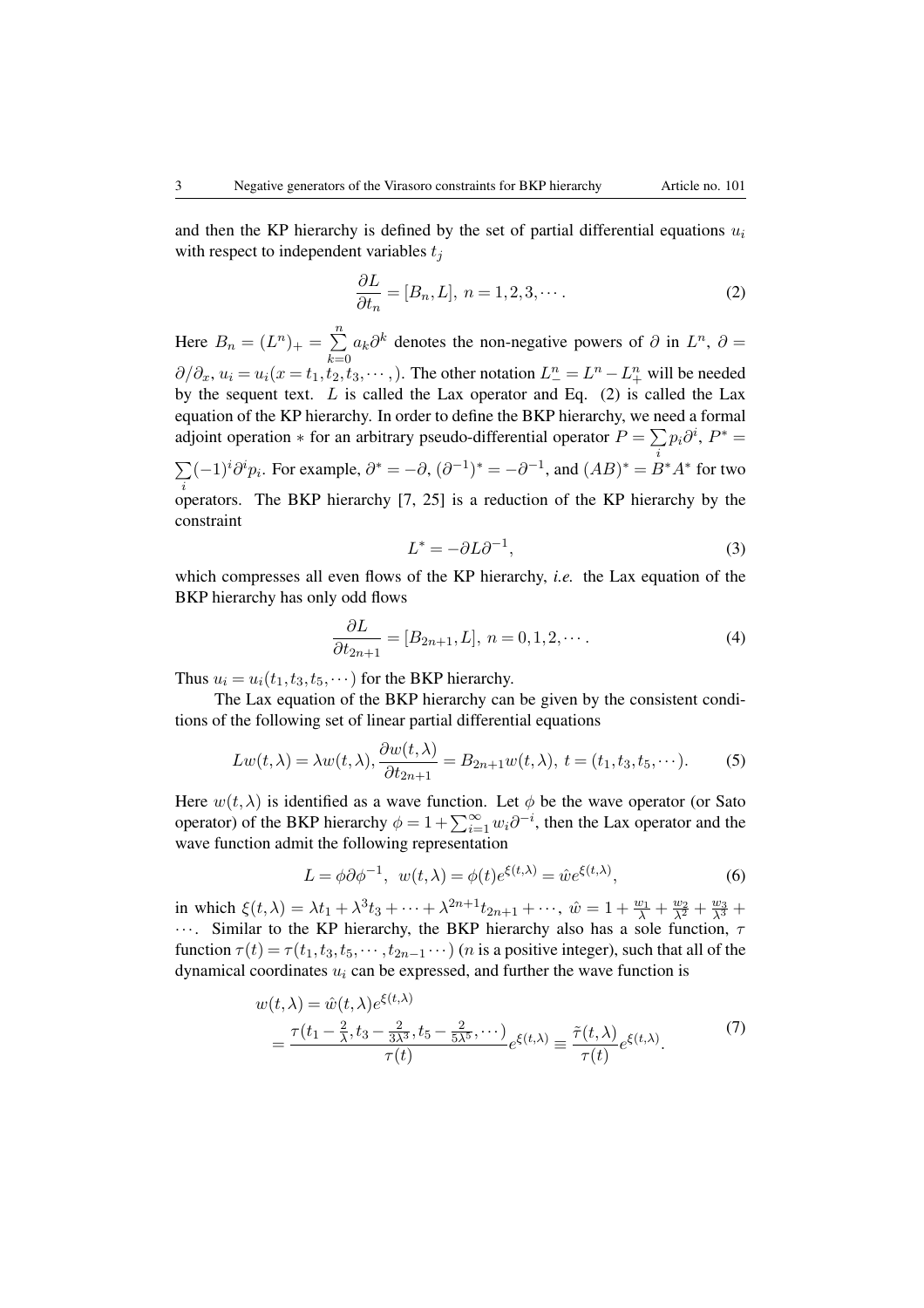It is easy to show that the Lax equation is equivalent to Sato equation

$$
\frac{\partial \phi}{\partial t_{2n+1}} = -L_{-}^{2n+1} \phi,
$$
\n(8)

and the constraint on *L* in Eq. (3) is transformed to the constraint on the wave operator

$$
\phi^* = \partial \phi^{-1} \partial^{-1}.
$$
\n(9)

Equation (9) is a crucial condition to construct the additional symmetries of the BKP hierarchy, which will affect the action of the additional symmetry on the operator  $\phi$ . It leads to a distinct explicit form of the generators of the additional symmetry in comparison to the cases of the KP hierarchy [1, 8] and the CKP hierarchy [35], as we shall see later.

Now we recall the additional symmetries given by Tu [32] of the BKP hierarchy. Let the OS's operator *M* be given by

$$
M = \phi \Gamma \phi^{-1}, \ \Gamma = \sum_{i=1}^{\infty} (2i - 1)t_{2i - 1} \partial^{2i - 2} = t_1 + 3t_3 \partial^2 + 5t_5 \partial^4 + \cdots,
$$
 (10)

then it satisfies the useful technical identities

$$
[M, Ll] = -lLl-1, l \in Z,
$$
\n(11)

$$
[M^m, L] = -mM^{m-1}, m \in Z_+.
$$
 (12)

Define the additional flows

$$
\frac{\partial \phi}{\partial t_{m,l}^*} = -(A_{m,l})_{\perp} \phi,\tag{13}
$$

or equivalently

$$
\frac{\partial L}{\partial t_{m,l}^*} = -[(A_{m,l})_-, L],\tag{14}
$$

where  $A_{m,l} = A_{m,l}(L,M)$  are monomials in *L* and *M*. As pointed out before, the constraints on *L* in Eq. (3), or equivalently on  $\phi$  in Eq. (9) imply restrictions on the generators, and then one distinct form of  $A_{m,l}$  [32] is

$$
A_{m,l} = M^m L^l - (-1)^l L^{l-1} M^m L.
$$
\n(15)

Indeed, this generator is different compared to results  $A_{m,l} = M^m L^l$  [1, 8] for the KP hierarchy and  $A_{m,l} = M^m L^l - (-1)^l L^l M^m$  [35] for the CKP hierarchy.

Theorem 2.1 *(see Ref. [16]) 1) The additional flows are symmetries of the BKP hierarchy. 2) They form a centerless W<sup>B</sup>* 1+1*-algebra understanding their actions on as Eq. (13).*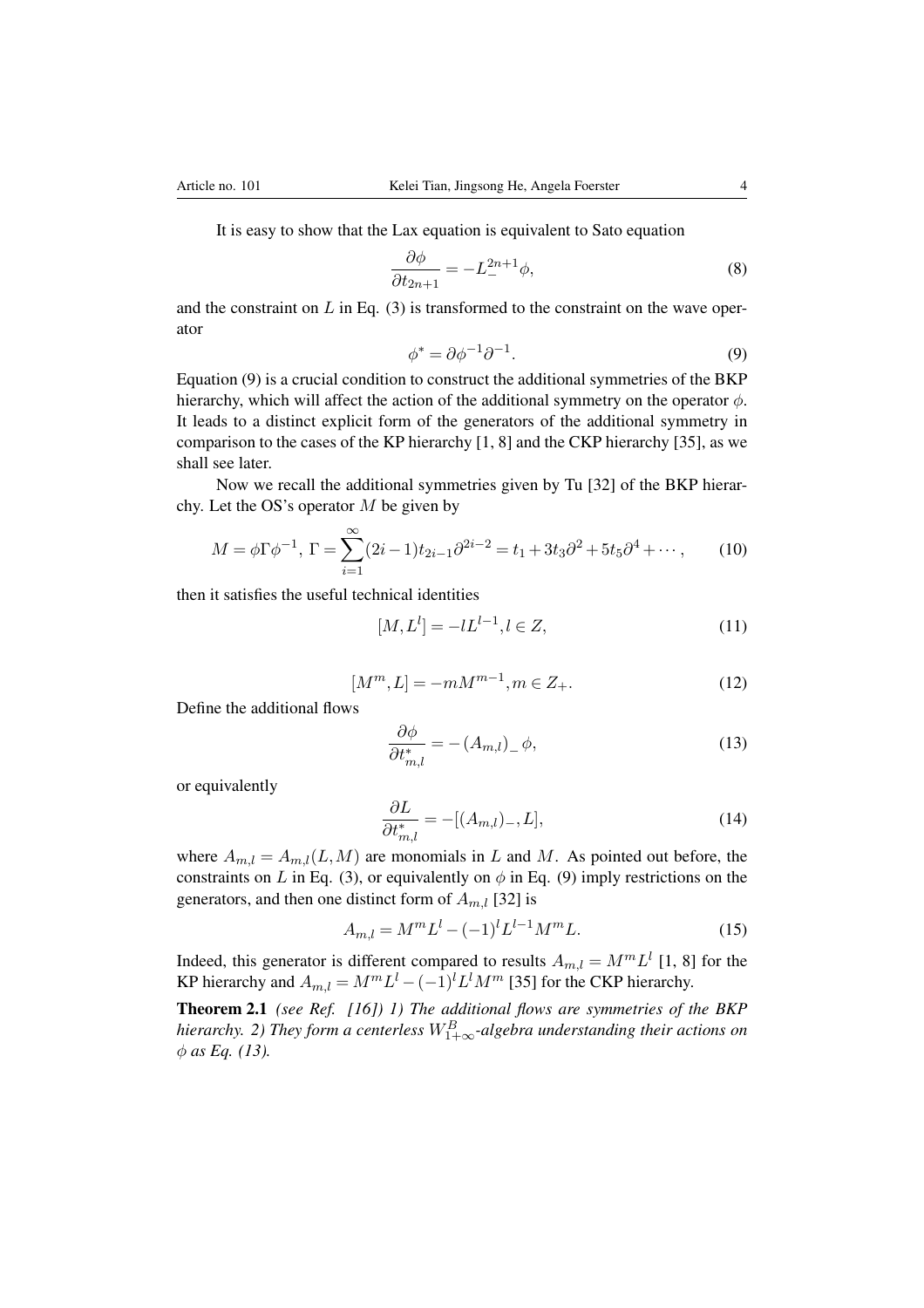#### 3. SOME SPECIAL ADDITIONAL SYMMETRY FLOW EQUATIONS

We further concentrate on some special additional symmetry flows in order to find suitable additional flows implying the Virasoro constraints on the  $\tau$  function of the BKP hierarchy. So two examples are calculated in the following.

**Theorem 3.1** *The action on L of the additional flows associated with*  $A_{1,l} = -(l 1)L^{l-1}$  *is in the form of* 

$$
\partial_{t_{1,l}^*} L = (l-1)[(L^{l-1})_-, L] = \begin{cases} 0, \text{ for } l = 0, -2, -4, -6, \cdots \\ -(l-1)(\partial_{t_{1-l}} L), \text{ for } l = 2, 4, 6, \cdots. \end{cases} (16)
$$

Although this result is different with its counterpart in the KP hierarchy, this case is not interesting enough because these additional symmetry flows are almost equivalent to the CKP flows acting on the space of the Lax operators *L*. The reason is that *l* is an even integer. Therefore we consider  $A_{1,-(l-1)}$ , and calculate its action on  $L^l$ . For this end, from now on assume that  $l = 2k$  and k is a positive integer. By using Eq. (11), the  $A_{1,-(l-1)}$  can be expressed as

$$
A_{1,-(l-1)} = 2ML^{-(l-1)} - lL^{-l},\tag{17}
$$

and then

$$
\partial_{t_{1,-(l-1)}^*} L^l = -[(A_{1,-(l-1)})_-, L^l]
$$
  
= [(A\_{1,-(l-1)})\_+, L^l] + [-(A\_{1,-(l-1)})\_+, L^l] = [(A\_{1,-(l-1)})\_+, L^l] + 2l. (18)

Thus we get the following proposition based on the actions of the additional symmetry  $A_{1,-(l-1)}$  on the  $L^l$ .

**Theorem 3.2** *Let*  $l = 2m(2n+1)$ *,*  $m, n = 1, 2, 3, \cdots$ *, and*  $L^l$  *is independent of*  $t_{1,-(l-1)}^{*}$ , then the string equation of the BKP hierarchy is

$$
[L^l, \frac{1}{2l}(A_{1, -(l-1)})_+] = 1.
$$
 (19)

*Furthermore, this equation can be written in a more explicit form as follows,*

$$
[L^{2k}, \frac{1}{2k}ML^{-(2k-1)} - \frac{1}{2}L^{-2k}] = 1, k = m(2n+1).
$$
 (20)

**Proof.** From Eq. (18) and  $\partial_{t_{1}^{*}}$   $\mathcal{U}^{l} = 0$  we deduce directly Eq. (19). More- $1,-(l-1)$ over  $\partial_{t_{1,-(l-1)}^*} L^l = 0$  infers  $(A_{1,-(l-1)})_+ = 0$ , and then  $(ML^{-(2k-1)})_- = kL^{-2k}$  and  $(A_{1,-(2k-1)})_+ = 2ML^{-(2k-1)} - 2kL^{-2k}$ . Taking this back into Eq. (20), then Eq. (20) is proved, which completes the proof.

Note that Eq. (20) was also obtained by Johan [29] from the Virasoro constraints on the  $\tau$  function of the BKP hierarchy. However, his equation is not the string equation without the restrictions of *l*. In other words,  $L^l$  can not equal  $(L^l)_+$ with an arbitrary positive even integer *l*.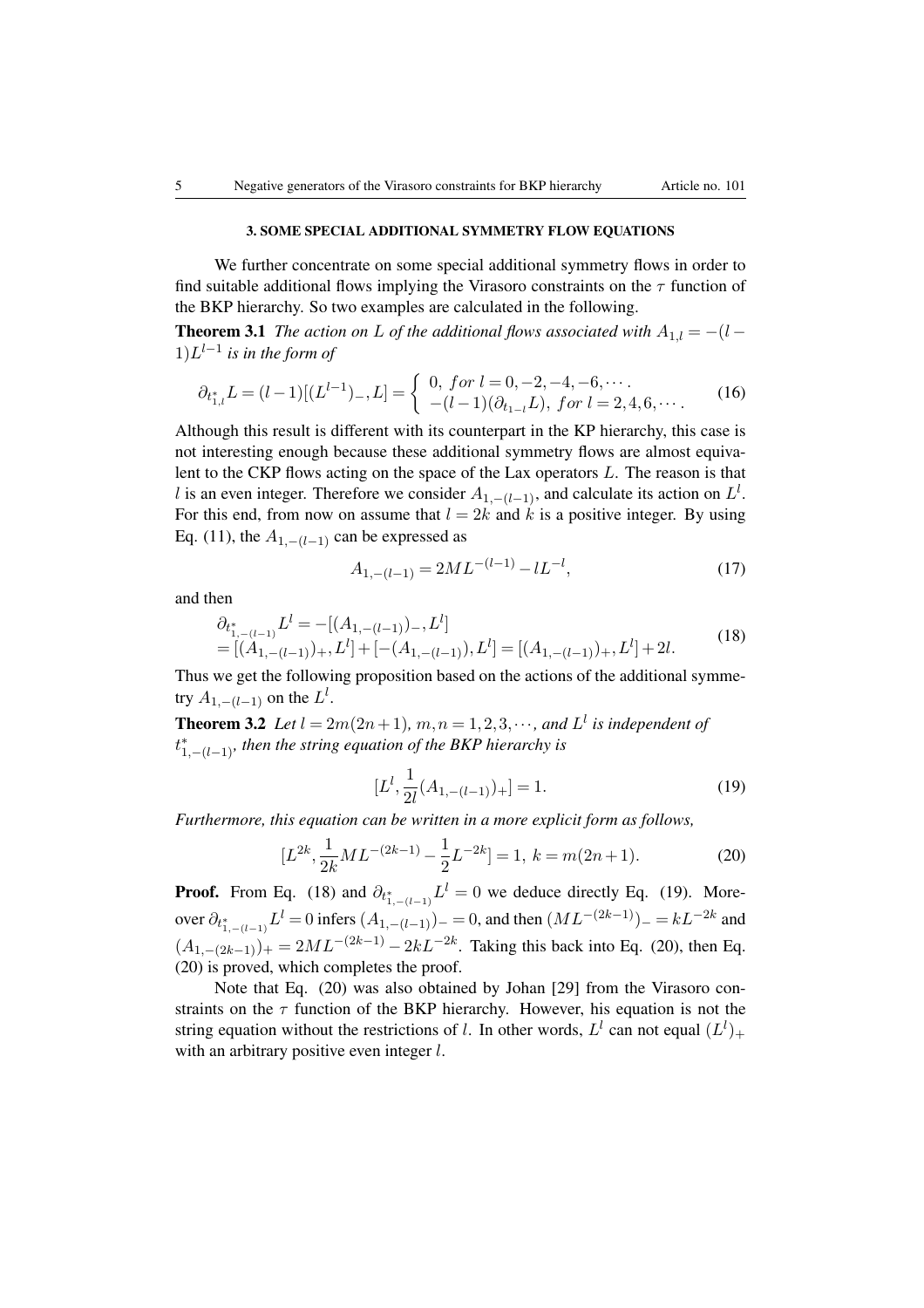**Corollary 3.3** *If*  $L^l$  *satisfy the Eq. (19), then* 

$$
-\frac{1}{2k} \sum_{n \ge k+1} (2n-1)t_{2n-1} (\partial_{t_{2n-(2k+1)}} L^{2k}) = 1.
$$
 (21)

Let  $k = 1$ , the zero order terms of above equation tell us

$$
\frac{1}{2} \sum_{n \ge 2} (2n - 1)t_{2n - 1} (\partial_{t_{2n - 3}} \tau) + \frac{1}{8} x^2 \tau = 0.
$$
 (22)

This result is indeed distinct with the case of KP hierarchy given by Corollary 1.2 of Ref. [36].

Proof. By a direct calculation, the left hand side of Eq. (19) becomes

$$
1 = \left[ L^{2k}, \frac{1}{2k} (ML^{-(2k-1)})_+ \right]
$$
  
= 
$$
\left[ L^{2k}, \frac{1}{2k} \left( \phi \sum_{n=1}^{\infty} (2n-1) t_{2n-1} \partial^{2n-2k-1} \phi^{-1} \right)_+ \right]
$$
  
= 
$$
\left[ L^{2k}, \frac{1}{2k} \left( \phi \sum_{n \ge k+1}^{\infty} (2n-1) t_{2n-1} \partial^{2n-2k-1} \phi^{-1} \right)_+ \right].
$$

Note that the change in index of summation is due to the identity  $(\phi \partial^{-m} \phi^{-1})_+ = 0$ , here *m* is a positive integer. We also should note  $L^k_+ = (\phi \partial^k \phi^{-1})_+$  with  $k \ge 0$ , and then get

$$
1 = \left[ L^{2k}, \frac{1}{2k} \sum_{n \geq k+1}^{\infty} (2n-1)t_{2n-1} (L^{2n-2k-1})_{+} \right]
$$
  
= 
$$
-\frac{1}{2k} \sum_{n \geq k+1}^{\infty} (2n-1)t_{2n-1} (\partial_{t_{2n-2k-1}} L^{2k}),
$$

which is Eq. (21). Furthermore, let  $k = 1$ , taking  $L^{2k} = L^2 = \partial^2 + 2u_1 +$ lower order terms and  $u_1 = 2(\ln \tau)_{xx}$  back into Eq. (21), we get the zero order terms in both sides

$$
-\frac{1}{2}\sum_{n\geq 2}(2n-1)t_{2n-1}(4\partial_{t_{2n-3}}(\ln \tau)_{xx})=1.
$$

By exchanging the order of the derivative with respect to  $x$  and  $t_{2n-3}$ , then

$$
-2\sum_{n\geq 2}(2n-1)t_{2n-1}\left(\frac{1}{\tau}(\partial_{t_{2n-3}}\tau)\right)_{xx}=1.
$$

Integrating the above formula two times on  $x$  and choosing suitable constants, then Eq. (22) is reached, and thus completes the proof.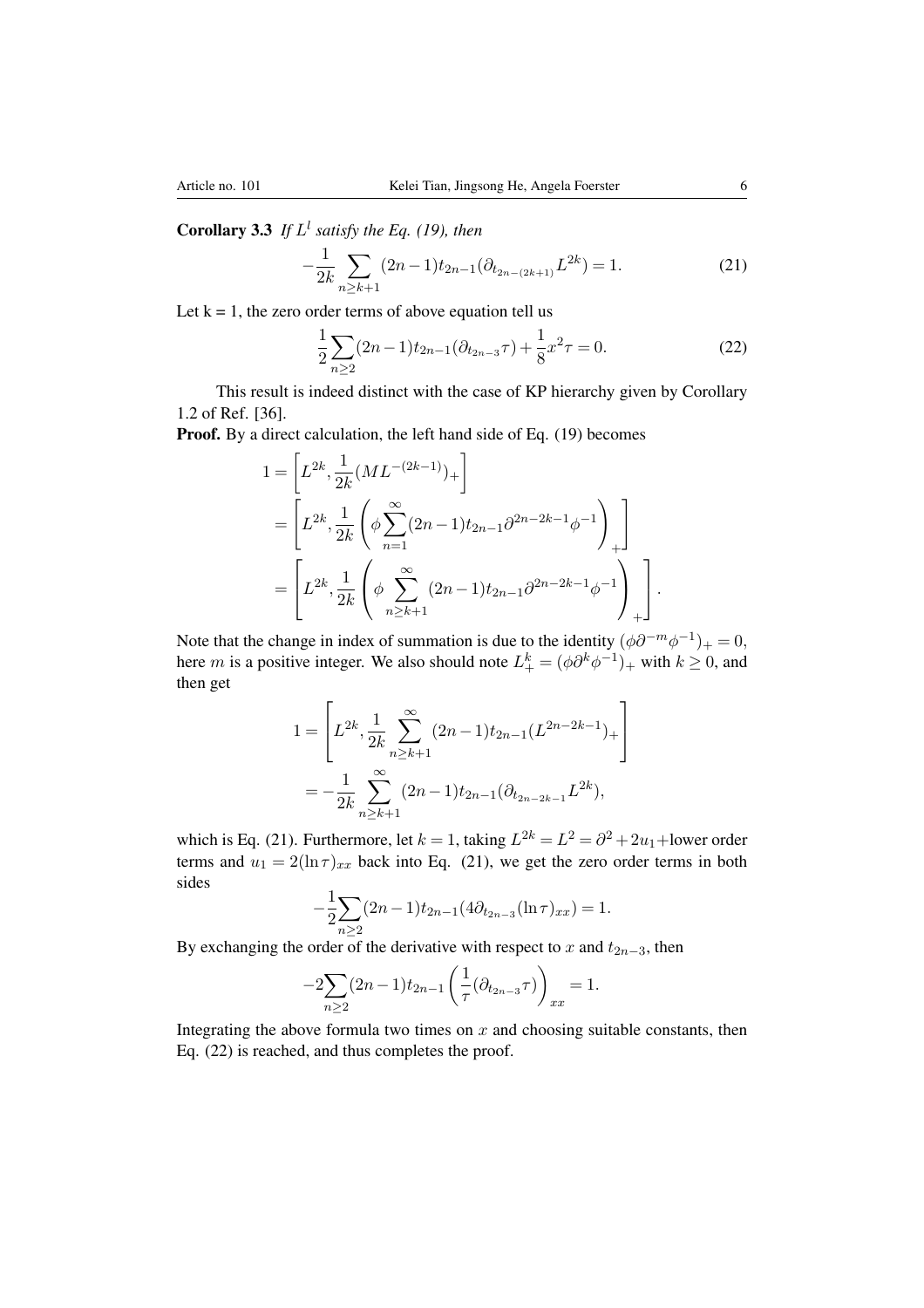### 4. VIRASORO GENERATORS

It is easy to find that Eq. (19) is equivalent to  $\partial_{t^*_{1,-(l-1)}} \phi = 0$ , with  $l = 2k$ . To get the Virasoro constraints on the  $\tau$  function and the Virasoro generators, firstly we shall pass the action of the flows  $\partial_{t_{1,-(l-1)}^*}$  on the wave operator  $\phi$  to the action on the wave function  $w$ , and then on the  $\tau$  function of the BKP hierarchy. In this context,  $\hat{w}(t, z)$  plays the role of a bridge connecting actions on the wave operator  $\phi$  and on the  $\tau$  function. The following Lemmas are necessary to do this.

**Lemma 4.1** *For*  $l = 2k$ ,  $k = 1, 2, 3, 4, \cdots$ ,

$$
(A_{1,-(l-1)})_{-} = 2\phi \left(\sum_{n=1}^{k} (2n-1)t_{2n-1}\partial^{2(n-k)-1}\right)\phi^{-1}
$$

$$
+2\sum_{n=k+1}^{\infty} (2n-1)t_{2n-1}L_{-}^{2(n-k)-1} - lL_{-}^{l}.
$$
 (23)

Proof. According to the definitions of *M* and *L*,

$$
(ML^{-(l-1)})_{-} = (\phi \Gamma \phi^{-1} \phi \partial^{-(l-1)} \phi^{-1})_{-} = (\phi \Gamma \partial^{-(l-1)} \phi^{-1})_{-}
$$
  
\n
$$
= \left( \phi \left( \sum_{n=1}^{k} (2n-1)t_{2n-1} \partial^{2n-2k-1} + \sum_{n=k+1}^{\infty} (2n-1)t_{2n-1} \partial^{2n-2k-1} \right) \phi^{-1} \right)_{-}
$$
  
\n
$$
= \phi \left( \sum_{n=1}^{k} (2n-1)t_{2n-1} \partial^{2n-2k-1} \right) \phi^{-1} + \left( \sum_{n=k+1}^{\infty} (2n-1)t_{2n-1} \phi \partial^{2n-2k-1} \phi^{-1} \right)_{-}
$$
  
\n
$$
= \phi \left( \sum_{n=1}^{k} (2n-1)t_{2n-1} \partial^{2n-2k-1} \right) \phi^{-1} + \sum_{n=k+1}^{\infty} (2n-1)t_{2n-1} L_{-}^{2(n-k)-1}.
$$

In the second term of the last second equality,  $\phi$  pass the  $t_{2n-1}$  because  $\phi$  is involved only with  $\partial_{t_1}$ , but there  $2n-1 > 1$ . Thus, taking this representation of  $(ML^{-(l-1)})$ into the generator  $A_{1,-(l-1)} = 2ML^{-(l-1)} - lL^{-1}$ , and then the Lemma is proved.

**Theorem 4.1** *Let*  $l = 2k$  *as before, and*  $\hat{w}(t, z)$  *is given by Eq.* (7), *then* 

$$
\partial_{t_{1,-(l-1)}^*}\hat{w}(t,z) = -2\left(z^{-2k+1}\left(\frac{\partial}{\partial z}\hat{w}\right) + \sum_{n=1}^k (2n-1)t_{2n-1}z^{2n-2k-1}\hat{w}\right)
$$

$$
+2\sum_{n=k+1}^\infty (2n-1)t_{2n-1}\frac{\partial \hat{w}}{\partial t_{2n-2k-1}} + 2kz^{-2k}\hat{w}.\tag{24}
$$

Proof. First of all, by using Lemma 4.1, the additional symmetry flow acts on the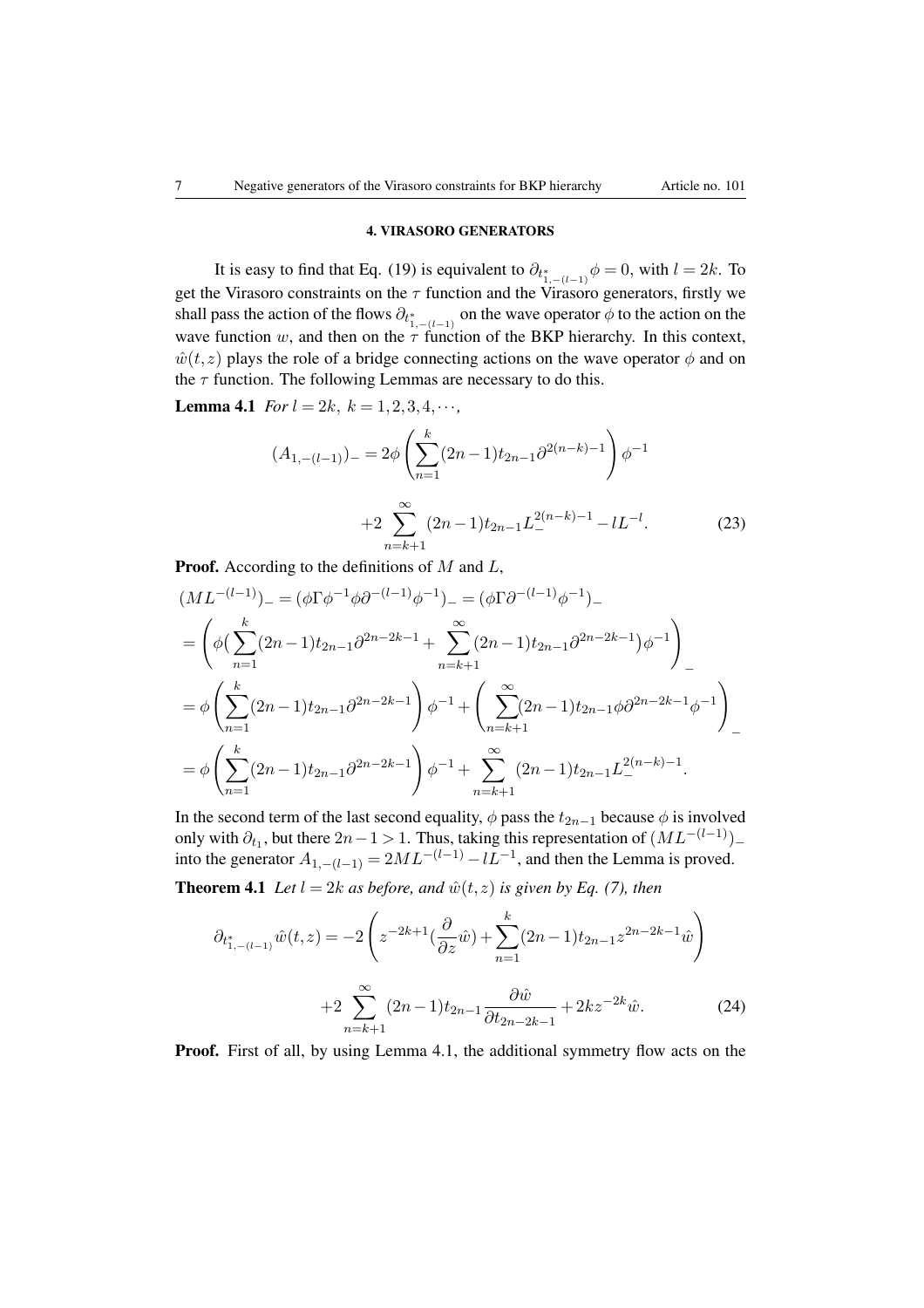wave operator  $\phi$  as

$$
\partial_{t_{1,-(l-1)}^*} \phi = -(A_{1,-(l-1)})_- \phi = -2\phi \sum_{n=1}^k (2n-1)t_{2n-1} \partial^{2(n-k)-1}
$$

$$
+ 2\sum_{n=k+1}^\infty (2n-1)t_{2n-1} (\partial_{t_{2(n-k)-1}} \phi) + l\phi \partial^{-l}.
$$

Note that this is an operator equation, thus we can apply the function  $e^{xz}$  to both side simultaneously. Therefore, by applying to both sides of the last formula *exz* and using two identities:  $[\phi, x]e^{xz} = (\frac{\partial}{\partial z}\hat{w})e^{xz}$  and  $\phi\partial^{-l}e^{xz} = \phi z^{-l}e^{xz} = z^{-l}\hat{w}e^{xz}$ , we obtain

$$
(\partial_{t_{1,-(l-1)}^*}\hat{w})e^{xz} = -((A_{1,-(l-1)}) - \phi)e^{xz}
$$
  

$$
= -2\phi(xz^{-2k+1}e^{xz} + \sum_{n=2}^k (2n-1)t_{2n-1}z^{2n-2k-1}e^{xz})
$$
  

$$
+2\sum_{n=k+1}^\infty (2n-1)t_{2n-1}(\partial_{t_{2(n-k)-1}}\hat{w})e^{xz} + 2kz^{-2k}\hat{w}e^{xz}
$$
  

$$
= -2(z^{-2k+1}(\frac{\partial}{\partial z}\hat{w}) + \sum_{n=2}^k (2n-1)t_{2n-1}z^{2n-2k-1}\hat{w})e^{xz}
$$
  

$$
+2\sum_{n=k+1}^\infty (2n-1)t_{2n-1}(\partial_{t_{2(n-k)-1}}\hat{w})e^{xz} + 2kz^{-2k}\hat{w}e^{xz}.
$$

Dividing from above equality the factor  $e^{xz}$ , the result of the proposition is obtained, and thus completes the proof.

Further, we know from Theorem 4.1 that the equivalent form of Eq. (19),  $\partial_{t_{1,-(l-1)}^*}\phi = 0$ , implies the constraints on wave function,  $\partial_{t_{1,-(l-1)}^*}\hat{w} = 0$ , specifically. So it is very natural to express these constraints on the wave function by means of the  $\tau$  function. By proceeding in this way, the explicit form of the Virasoro generators will be obtained as follows.

**Lemma 4.2** *The action of additional symmetries on*  $\hat{w}$  *can be expressed as a special form of*

$$
(\partial_{t_{m,n}^*}\hat{w}) = f(t;z)\frac{\tilde{\tau}(t,z)}{\tau(t)},\tag{25}
$$

 $where \ f(t; z) = g_1(t_{2n-1} \to t_{2n-1} - \frac{2}{(2n-1)z^{2n-1}}; \tilde{\tau}(t, z)) - g_1(t; \tau(t)) \equiv \tilde{g}(t; z) - \tilde{g}(t; z)$ *g*(*t*)*, which is called a similarity shifted function.*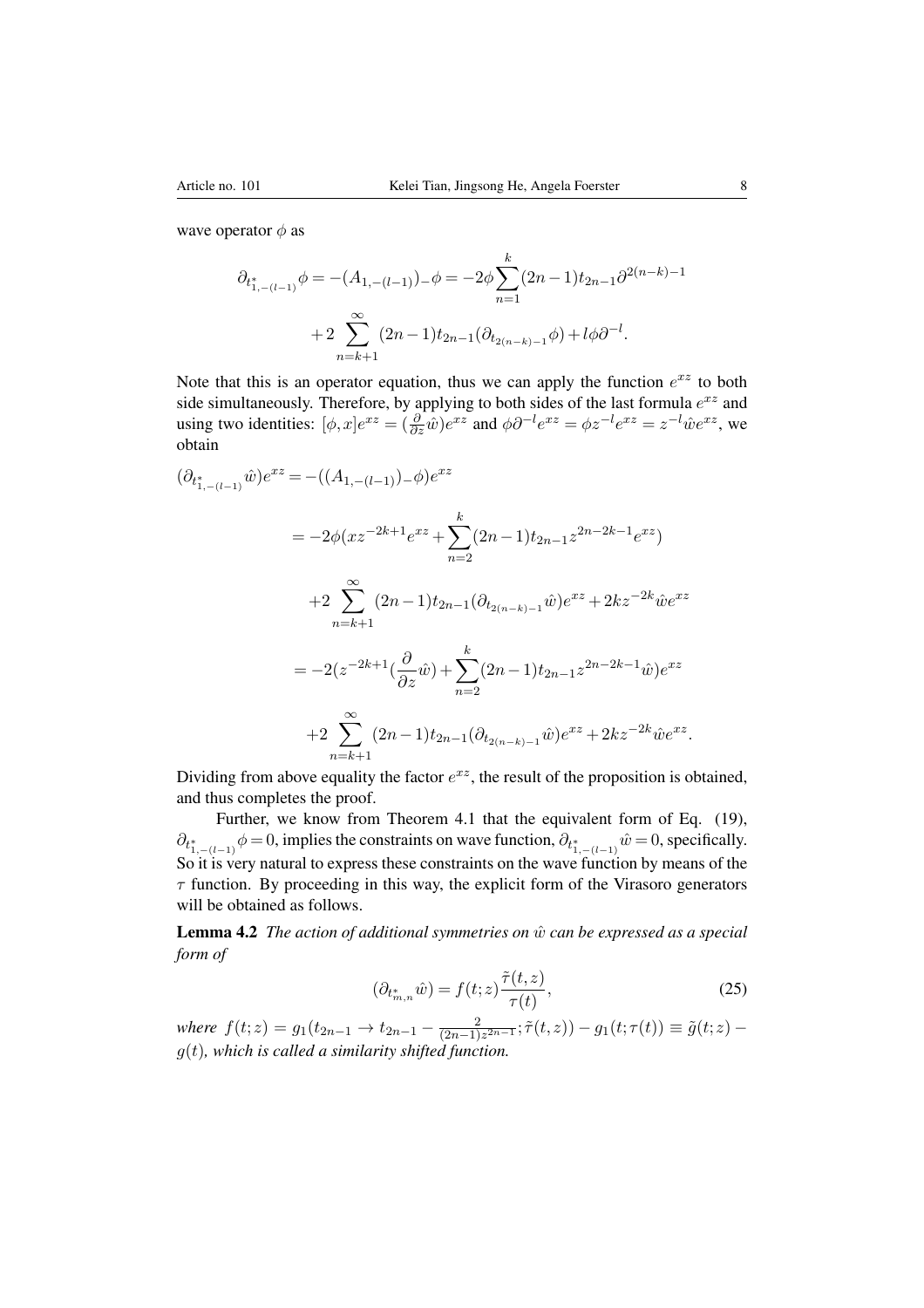Proof. By a straightforward calculation, we have

$$
(\partial_{t_{m,n}^*}\hat{w}) = \left(\partial_{t_{m,n}^*}\frac{\tilde{\tau}(t,z)}{\tau(t)}\right) = \frac{\tau(t)\partial_{t_{m,n}^*}\tilde{\tau}(t,z) - \tilde{\tau}(t,z)\partial_{t_{m,n}^*}\tau(t)}{\tau^2(t)}
$$

$$
= \left(\frac{\partial_{t_{m,n}^*}\tilde{\tau}(t,z)}{\tilde{\tau}(t,z)} - \frac{\partial_{t_{m,n}^*}\tau(t)}{\tau(t)}\right)\frac{\tilde{\tau}(t,z)}{\tau(t)} = f(t,z)\frac{\tilde{\tau}(t,z)}{\tau(t)},
$$

as required. This is the end of the proof.

This Lemma reminds us that we should transform the  $(\partial_{t^*_{1,-(l-1)}}\hat{w})$  given by Eq. (24) to be of the form of Eq. (25) in order to find  $(\partial_{t^*_{1,-(l-1)}} \tau(t))$ , and then find Virasoro generators. However, in general, only this is not enough to guarantee us to get the correct Virasoro generators. Normally, the form of  $(\partial_{t_{m,n}^*}\hat{w})$  is not unique, as pointed out by Dickey [12] for the KP hierarchy, which is also true for the BKP hierarchy, because there exists a freedom of gauge transformation with constant coefficients. One has to choose a suitable gauge such that a good form of  $(\partial_{t_{m,n}^*}\hat{w})$ can be reached, and then the latter can lead to the correct Virasoro generators by means of  $(\partial_{t_{m,n}^*}\tau)$ . In particular, for the case of  $n \geq 0$ , it is very complicated to get a general simple expression of  $(\partial_{t_{1,n+1}^*}\hat{w})$  for the KP hierarchy [12] and BKP hierarchy. However, it is simpler for  $n < 0$ . This is a reason for us to only study  $(\partial_{t_{1,-(l-1)}^*}\hat{w})$  in the last proposition 4.1 and to study  $(\partial_{t_{1,-(l-1)}^*}\tau(t))$  in the sequent proposition with  $l \geq 2$ .

Lemma 4.3 *Suppose*

$$
L_{-k} = \frac{1}{2} \sum_{n=k+1}^{\infty} (2n-1)t_{2n-1} \frac{\partial}{\partial t_{2n-2k-1}} + \frac{1}{8} \sum_{n+m=k+1} (2n-1)(2m-1)t_{2n-1}t_{2m-1},
$$
\n(26)

*where n and m in the second term take value from 1 to k under the condition of*  $n+m = k+1$ , then the Virasoro commutation relations

$$
[L_{-k}, L_{-l}] = (-k+l)L_{-(k+l)}
$$
\n(27)

*hold for integers*  $k, l > 1$ .

**Theorem 4.2** *If*  $L^l$  *satisfies Eq.* (19), *i.e.*, *L is independent of*  $t^*_{1,-(l-1)}, l = 2k, k =$  $1, 2, 3, \cdots$ , then the Virasoro constraints imposed on the  $\tau$  function of the BKP hier*archy are*

$$
L_{-k}\tau = 0,\t\t(28)
$$

*where*  $L_{-k}$  *are Virasoro generators given by Eq.* (26).

Obviously, let  $k = 1$ ,  $L_{-1}\tau = 0$  is consistent with the Corollary 3.3. The  $\frac{1}{k}L_{-k}$  gives *k* the same result as that obtained in Ref. [29] or [33] using a completely different approach. In particularly, the Virasoro generators for the BKP hierarchy are indeed different with ones [37] of the KP hierarchy.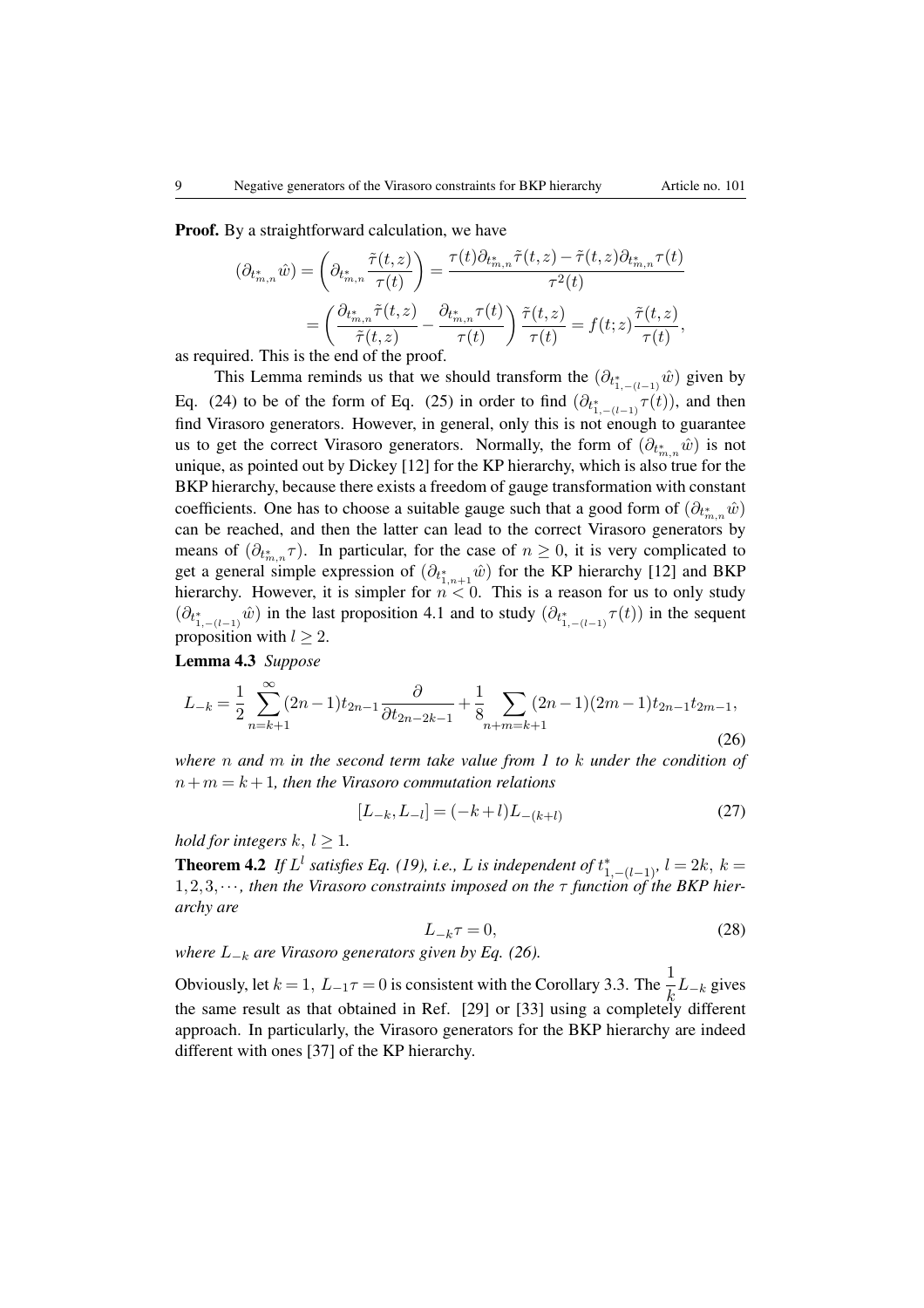**Proof.** For convenience, we mark the four terms of  $(\partial_{t_{1,-(l-1)}^*}\hat{w})$  in Eq. (24) by *a*)*, b*)*, c*)*, d*), respectively. The proof has the following steps. In this proof,  $\tilde{\tau} =$  $\tilde{\tau}(t,z)$ .

1). First of all, we try to construct the similarity shifted function structure in two terms, *a*) and *c*), because only they have the derivatives of  $\tau$  and  $\tilde{\tau}$ . A direct calculation shows

$$
a) \equiv -2z^{-2k+1}\frac{\partial \hat{w}}{\partial z} = -2z^{-2k+1}\frac{1}{\tau}\frac{\partial \tilde{\tau}}{\partial z} = -\frac{4}{\tau}\sum_{n=k+1}^{\infty}\frac{1}{z^{2n-1}}\frac{\partial \tilde{\tau}}{\partial t_{2n-2k-1}},\qquad(29)
$$

and

$$
c) \equiv 2 \sum_{n=k+1} (2n-1)t_{2n-1} \left(\frac{\partial}{\partial t_{2n-2k-1}} \frac{\tilde{\tau}}{\tau}\right)
$$
  
=  $\frac{2}{\tau} \sum_{n=k+1}^{\infty} (2n-1)t_{2n-1} \frac{\partial \tilde{\tau}}{\partial t_{2n-2k-1}} - \frac{2\tilde{\tau}}{\tau^2} \sum_{n=k+1}^{\infty} (2n-1)t_{2n-1} \frac{\partial \tau}{\partial t_{2n-2k-1}}.$ 

For the third term, we try to make a similarity shifted function deliberately by insertion of one term, and thus

$$
c) = \left(\frac{2}{\tilde{\tau}} \sum_{n=k+1}^{\infty} (2n-1)(t_{2n-1} - \frac{2}{(2n-1)z^{2n-1}}) \frac{\partial \tilde{\tau}}{\partial t_{2n-2k-1}} - \frac{2}{\tau} \sum_{n=k+1}^{\infty} (2n-1)t_{2n-1} \frac{\partial \tau}{\partial t_{2n-2k-1}}\right) \frac{\tilde{\tau}}{\tau} + \frac{4}{\tau} \sum_{n=k+1}^{\infty} \frac{1}{z^{2n-1}} \frac{\partial \tilde{\tau}}{\partial t_{2n-2k-1}}.
$$
 (30)

Further,

$$
a) + c) = \left(\frac{2}{\tilde{\tau}} \sum_{n=k+1}^{\infty} (2n-1)(t_{2n-1} - \frac{2}{(2n-1)z^{2n-1}}) \frac{\partial \tilde{\tau}}{\partial t_{2n-2k-1}} - \frac{2}{\tau} \sum_{n=k+1}^{\infty} (2n-1)t_{2n-1} \frac{\partial \tau}{\partial t_{2n-2k-1}}\right) \frac{\tilde{\tau}}{\tau}
$$
(31)

possess one similarity shifted function as we expected.

2) For the  $b$  $+ d$ ), it can not be transformed to a similarity shifted function if we only make a shift  $t_{2n-1} \rightarrow t_{2n-1} - \frac{2}{(2n-1)z^{2n-1}}$  in *b*), similar to what like we have done in *c*). So we have to try it by using its product, as the second simplest case. To do this,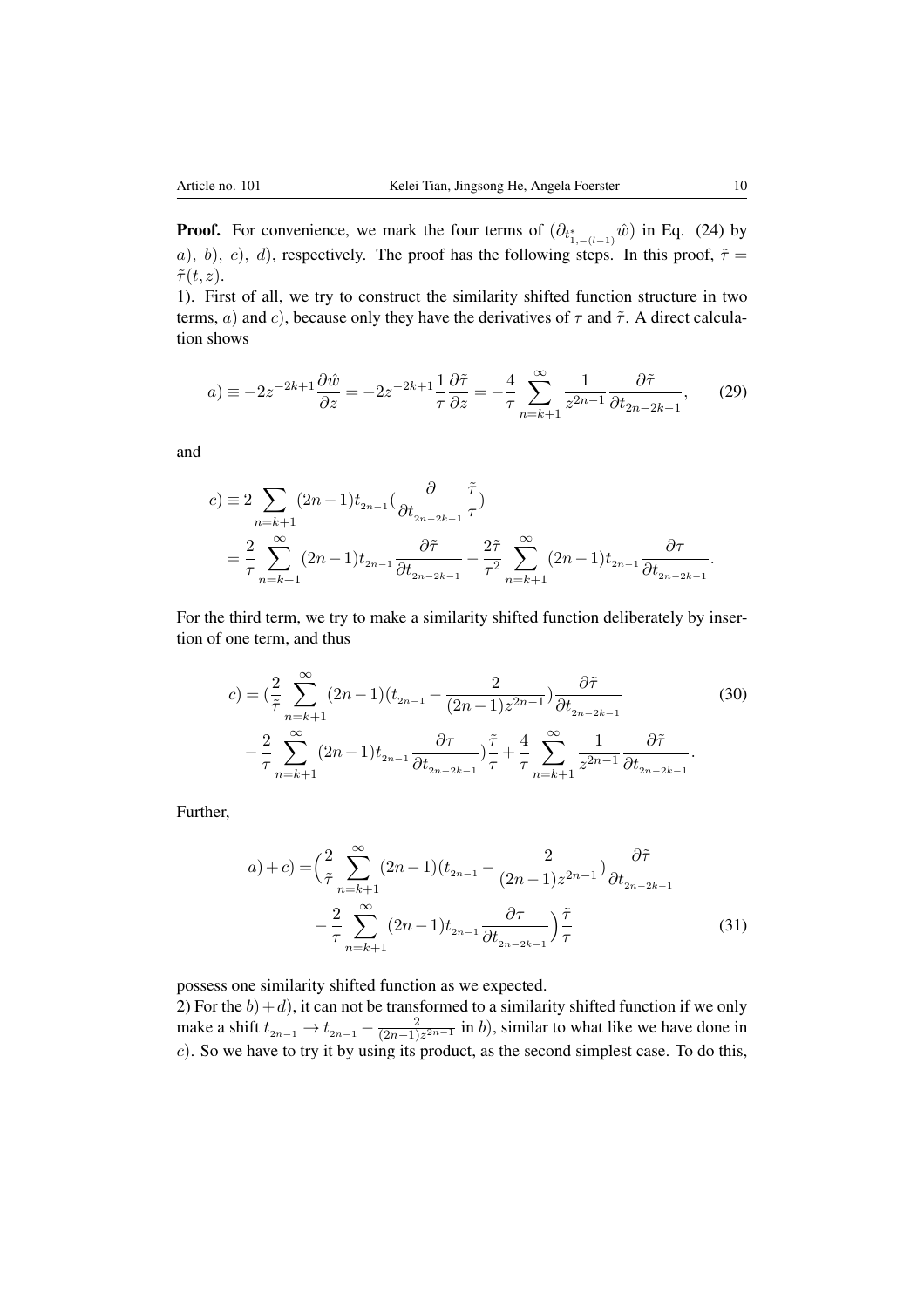by rewriting *b*) as a symmetrical form, and then using one identity, we get

$$
b) \equiv -2\sum_{n=1}^{k} z^{2n-2k-1} (2n-1)t_{2n-1} \hat{w}
$$
  
\n
$$
= -\left(\sum_{n+m=k+1} (2n-1)(2m-1)t_{2n-1} \frac{\hat{w}}{(2m-1)z^{2m-1}}\right)
$$
  
\n
$$
+ \sum_{n+m=k+1} (2n-1)(2m-1)t_{2m-1} \frac{\hat{w}}{(2n-1)z^{2n-1}})
$$
  
\n
$$
= -\frac{1}{2} \left(-\sum_{n+m=k+1} (2n-1)(2m-1)(t_{2m-1} - \frac{2}{(2m-1)z^{2m-1}})(t_{2n-1} - \frac{2}{(2n-1)z^{2n-1}})\right)
$$
  
\n
$$
+ \sum_{n+m=k+1} (2m-1)(2n-1)t_{2n-1}t_{2m-1}\right) \hat{w} - 2\sum_{n+m=k+1} \frac{\hat{w}}{z^{2(n+m)-2}}
$$
  
\n
$$
= \frac{1}{2} \left(\sum_{n+m=k+1} (2m-1)(2n-1)(t_{2m-1} - \frac{2}{(2m-1)z^{2m-1}})(t_{2n-1} - \frac{2}{(2n-1)z^{2n-1}})\right)
$$
  
\n
$$
- \sum_{n+m=k+1} (2m-1)(2n-1)t_{2n-1}t_{2m-1}\right) \hat{w} - 2kz^{-2k}\hat{w}.
$$
 (32)

Therefore,

$$
b) + d)
$$
  
\n
$$
= \frac{1}{2} \Big( \sum_{n+m=k+1} (2n-1)(2m-1)(t_{2m-1} - \frac{2}{(2m-1)z^{2m-1}})(t_{2n-1} - \frac{2}{(2n-1)z^{2n-1}}) - \sum_{n+m=k+1} (2m-1)(2n-1)t_{2n-1}t_{2m-1} \Big) \frac{\tilde{\tau}}{\tau}.
$$
\n(33)

3) Taking *a*) + *c*) in Eq. (31) and *b*) + *d*) in Eq. (33) into  $(\partial_{t_{1,-(l-1)}^*}$ *w*ˆ) in Eq. (24), then

$$
(\partial_{t_{1,-(l-1)}^*}\hat{w}) = \left(\frac{2}{\tilde{\tau}}\sum_{n=k+1}^\infty (2n-1)(t_{2n-1} - \frac{2}{(2n-1)z^{2n-1}})\frac{\partial \tilde{\tau}}{\partial t_{2n-2k-1}}\right)
$$
  
+ 
$$
\frac{1}{2}\sum_{n+m=k+1}^\infty (2n-1)(2m-1)(t_{2n-1} - \frac{2}{(2n-1)z^{2n-1}})(t_{2m-1} - \frac{2}{(2m-1)z^{2m-1}})\right)\frac{\tilde{\tau}}{\tau}
$$

$$
-\left(\frac{2}{\tau}\sum_{n=k+1}^\infty (2n-1)t_{2n-1}\frac{\partial \tau}{\partial t_{2n-2k-1}} + \frac{1}{2}\sum_{n+m=k+1}^\infty (2n-1)(2m-1)t_{2n-1}t_{2m-1}\right)\frac{\tilde{\tau}}{\tau}
$$
(34)

On the one side, taking into account an equivalent form of Eq. (19), *i.e.*,  $\partial_{t^*_{1,-l-1}}$  $\phi = 0,$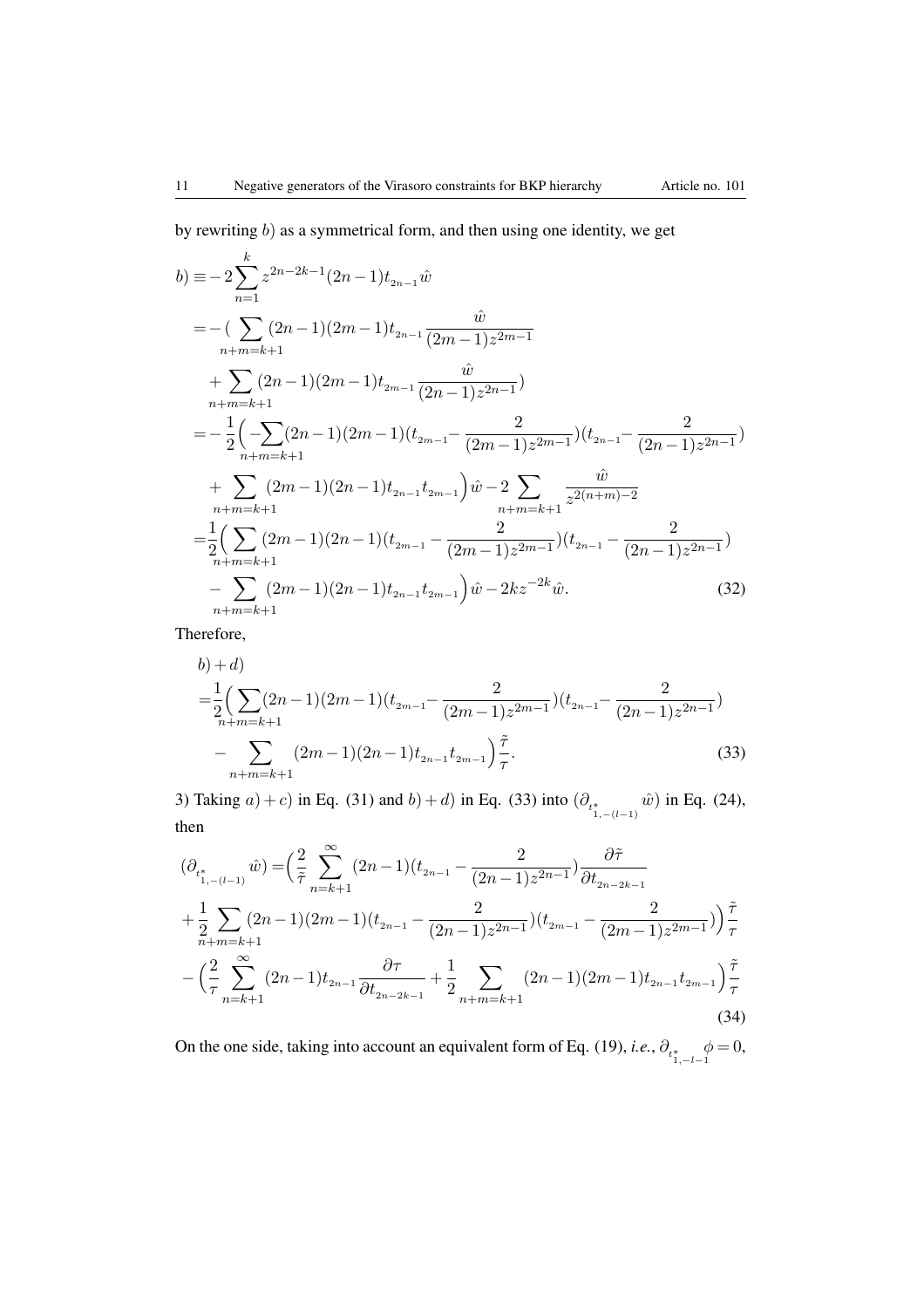and the Lemma 4.2, we have

$$
\partial_{t_{1,-(l-1)}^*} \hat{w} = \left(\frac{\partial_{t_{1,-l-1}^*} \tilde{\tau}}{\tilde{\tau}} - \frac{\partial_{t_{1,-l-1}^*} \tau}{\tau}\right) \frac{\tilde{\tau}}{\tau} = 0,\tag{35}
$$

and then deduce

$$
(\partial_{t_{1,-l-1}^*} \tau) = c_1 \tau,
$$
\n(36)

where  $c_1$  is a constant. On the other side, comparing Eq. (34) and Eq. (35) infers

$$
\begin{aligned} &\left(\partial_{t_{1,-(l-1)}^*} \tau\right) \\ &= \left(2 \sum_{n=k+1}^\infty (2n-1) t_{2n-1} \frac{\partial \tau}{\partial t_{2n-2k-1}} + \frac{1}{2} \sum_{n+m=k+1} (2n-1)(2m-1) t_{2n-1} t_{2m-1} \tau\right) + c_2 \tau \\ &= &4L_{-k} \tau + c_2 \tau \end{aligned} \tag{37}
$$

with an arbitrary constant  $c_2$ , and  $L_{-k}$  as we expected. Therefore, the Virasoro constraints on the  $\tau$  function

$$
L_{-\boldsymbol{k}}\tau=0
$$

is obtained from Eqs. (36) and (37) with  $c_1 = c_2$ . This is the end of the proof.

### 5. CONCLUSIONS AND DISCUSSION OF THE RESULTS

We have studied the applications of the additional symmetry flows of the BKP hierarchy, and thus we list the following main results:

- the action of the special additional symmetry flows on  $L^l$  and the string equation in Theorem 3.2;
- the explicit forms of the actions of the additional symmetry flows on the wave function  $(\partial_{t^*_{1,-(l-1)}}\hat{w})$  in Theorem 4.1;
- the explicit forms of the negative Virasoro generators and the Virasoro constraints on the  $\tau$  function of the BKP hierarchy in Theorem 4.2.

In addition, the similarity shifted function  $f(t; z)$  in  $(\partial_{t_{m,n}^*}\hat{w})$  given by Lemma 4.2 is also crucial to get the action of the additional symmetry flows on the  $\tau$  function. Our route is *additional symmetry*  $\rightarrow$  *additional symmetry flow equations Eq. (19) associated with*  $A_{1,-(l-1)} \rightarrow$  *actions of the additional symmetry flows on the wave function*  $\rightarrow$  *Virasoro constraints on the*  $\tau$  *function*  $\rightarrow$  *Virasoro generators.* 

For the further research related to this topic, the extension of the additional symmetry and its associated structures for the multi-component BKP hierarchy [38]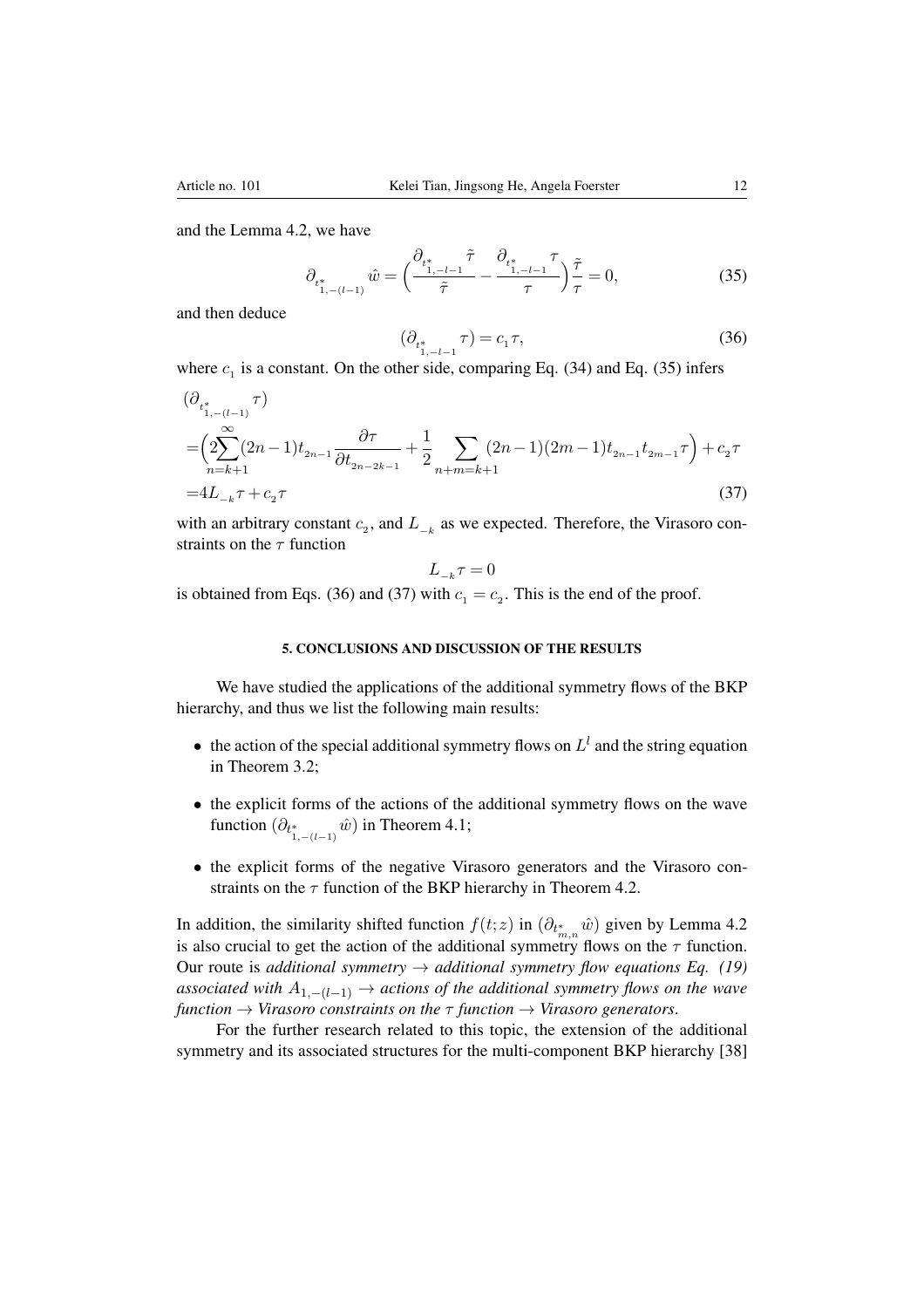and dispersionless BKP hierarchy [39] would be very interesting and relevant although very complicated. Moreover, it is also an interesting problem to calculate the whole set of  $L_k$  for the Virasoro constraints and  $W_n$  for the *W*-constraints for the BKP hierarchy by this route.

*Acknowledgements.* This work is supported by the NSF of China under Grant Nos. 11671219, 11671371, and 11871446. Support of the joint post-doc fellowship of TWAS (Italy) and CNPQ (Brazil) at UFRGS is gratefully acknowledged. J.S. He thanks Professors Cheng Yi (USTC, China) and F. Calogero (University of Rome "La Sapienza", Italy) for long-term encouragements and supports. J.S. He also thanks Professor K. Takasaki (Kyoto University, Japan) for help in clarifying by Email some questions on his paper.

#### **REFERENCES**

- 1. A.Yu Orlov and E.I. Schulman, Lett. Math. Phys. 12, 171 (1986).
- 2. M. Douglas, Phys. Lett. B 238, 176 (1990).
- 3. A. Morozov, Phys. Usp. 37, 1 (1994).
- 4. P. Van Moerbeke, *Lectures on integrable systems*, World Scientific, Singapore, 1994.
- 5. L.A. Dickey, Acta. Appl. Math 47, 243 (1997).
- 6. L. Chang and C.Z. Wu, Nonlinearity 26, 2577 (2013).
- 7. E. Date, M. Kashiwara, M. Jimbo, and T. Miwa, in *Nonlinear Integrable Systems-Classical and Quantum Theory*, edited by M. Jimbo and T. Miwa, 39, World Scientific, Singapore, 1983.
- 8. L.A. Dickey, *Soliton Equations and Hamiltonian Systems*, 2nd Ed., World Scientific, Singapore, 2003.
- 9. M. Adler, T. Shiota, and P. van Moerbeke, Commun. Math. Phys. 171, 547 (1995).
- 10. M. Adler, T. Shiota and P. van Moerbeke, Phys. Lett. A 194, 33 (1994).
- 11. L. A. Dickey, Comm. Math. Phys. 167, 227 (1995).
- 12. L. A. Dickey, Mod. Phys. Lett. A 8, 1259 (1993).
- 13. P. Iliev, Lett. Math. Phys. 44, 187 (1998).
- 14. K.L. Tian, J.S. He, and Y. Cheng, AIP Conf. Proc. 1212, 35 (2010).
- 15. K.L. Tian, J.S. He, Y.C. Su, and Y. Cheng, Chin. Ann. Math. 32B, 895 (2011).
- 16. J.S. He, Y.H. Li, and Y. Cheng, SIGMA 2, 060 (2006).
- 17. K.L. Tian, X.M. Zhu, and J.S. He, Commun. Theor. Phys. 66, 263 (2016).
- 18. R.L. Lin, H. Peng, and M. Manas, J. Phys. A: Math. Theor. 43, 434022 (2010).
- 19. K.L. Tian, Y.Y. Ge, and X. M. Zhu, Rom. Rep. Phys. 69, 110 (2017).
- 20. C.Z. Li and J.P. Cheng, J. Geom. Phys. 137, 76 (2019).
- 21. Ian A.B. Strachan and D.F. Zuo, J. Math. Phys. 56, 113509 (2015).
- 22. Y. Kodama and L. Williams, Invent. Math. 198, 637 (2014).
- 23. S. Chen, Y. Zhou, F. Baronio, and D. Mihalache, Rom. Rep. Phys. 70, 102 (2018).
- 24. L. Kaur and A.M. Wazwaz, Rom. Rep. Phys. 71, 102 (2019).
- 25. E. Date, M. Kashiwara, and T. Miwa, Proc. Japan Acad. Ser. A 57, 387 (1981); Physica D 4, 343 (1981).
- 26. X.B. Hu and S.H. Li, J. Phys. A: Math. Theor. 50, 285201 (2017).
- 27. V. Kac and J. van de Leur, J. Math. Phys. 60, 071702 (2009).
- 28. Z.L. Wang and S.H. Li, Nucl. Phys. B 939, 447 (2019).